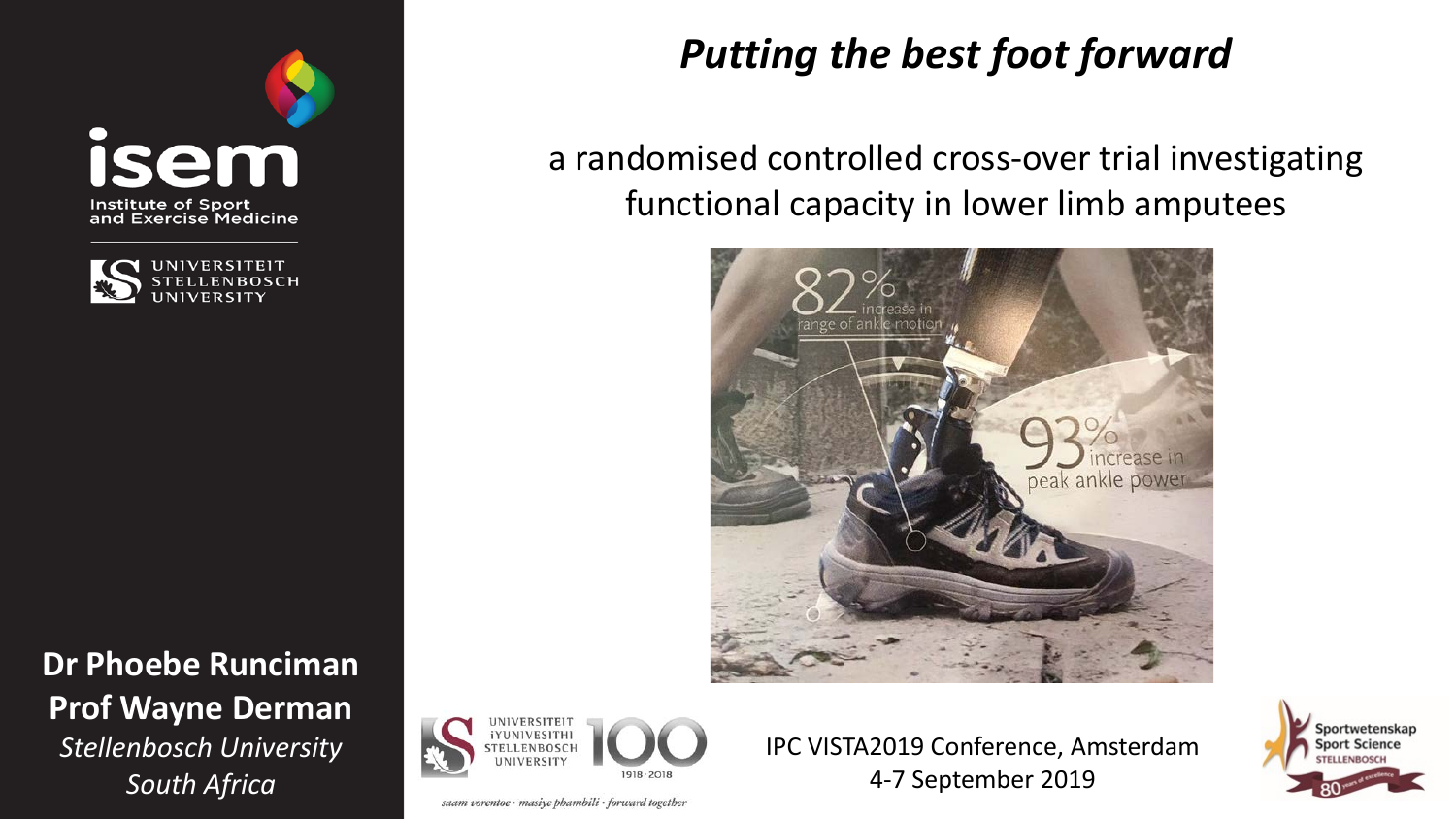## Conflict of interest statement



- This project was partly funded by Össur and the products used in the study have been provided by Össur.
- The Institute of Sport and Exercise Medicine and Department of Sport Science are independent entities within Stellenbosch University, South Africa, and Össur has not had any influence over the data collection or analysis in any way.

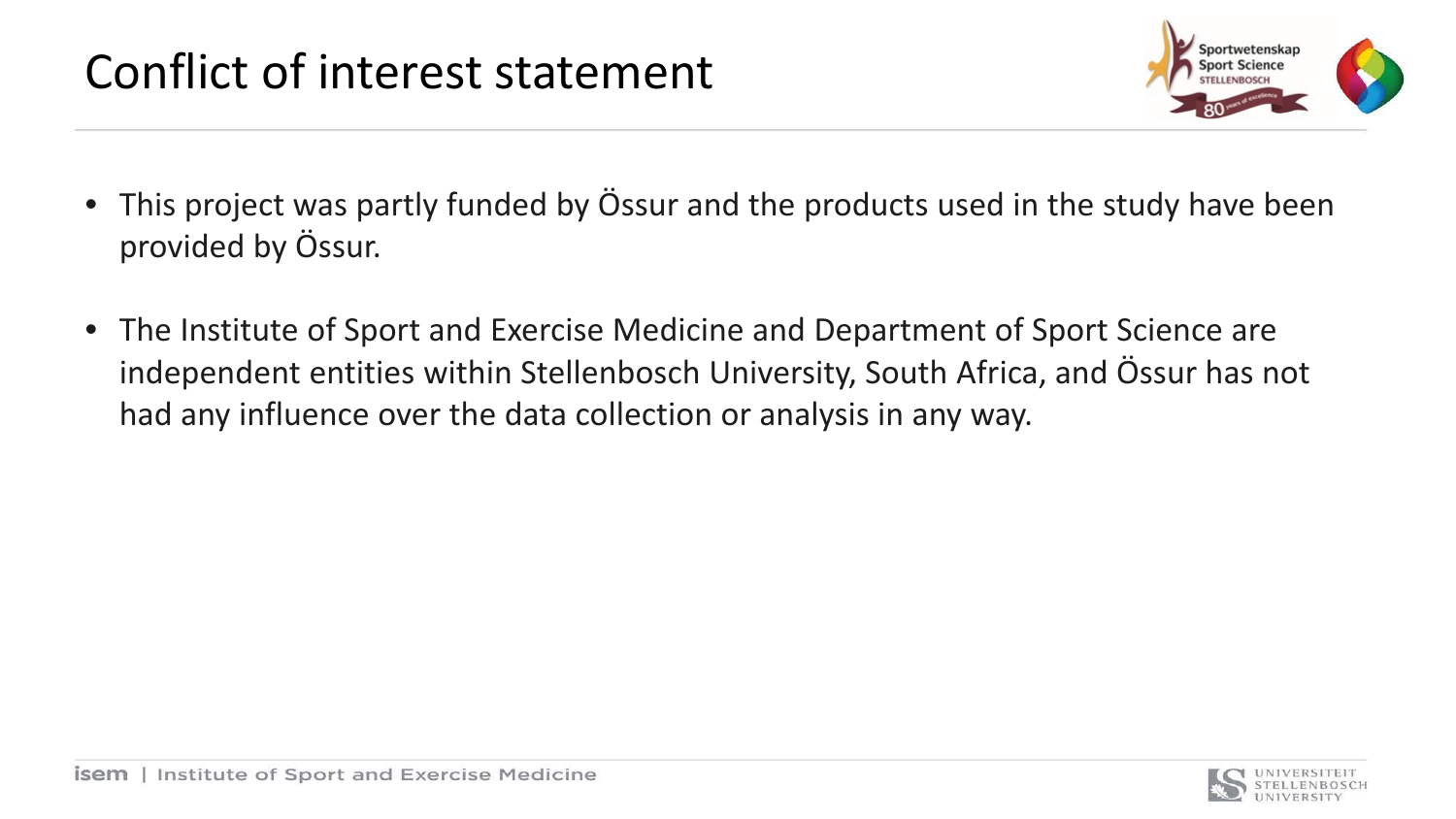



#### **All cause mortality**



# **Do more physical activity!**



#### **150 min/wk**





ACSM, 2014; Anderson et al, 2000; Lollgen et al, 2009; Lachat et al, 2013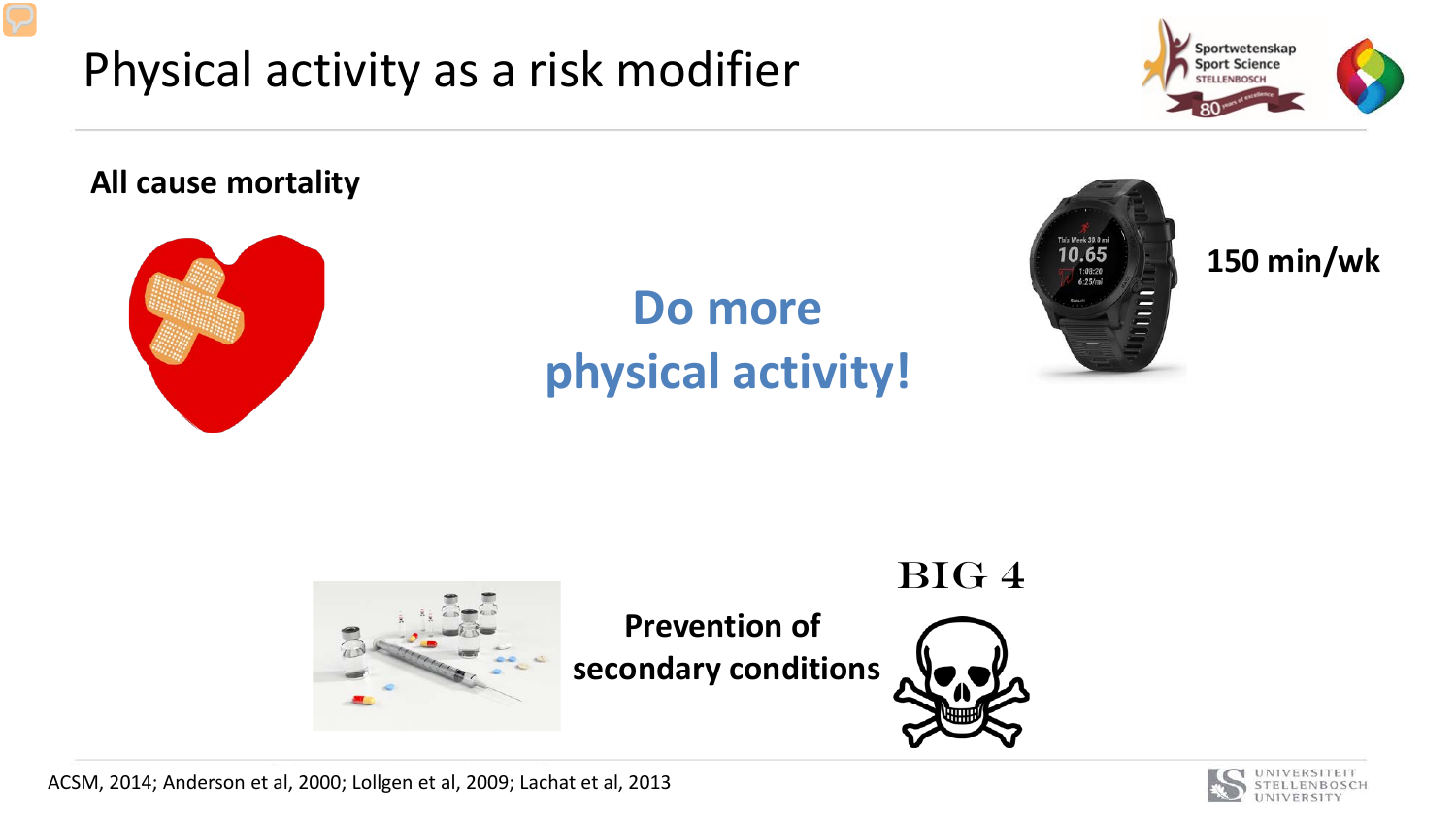### Lower exercise capacity in amputees





**Sedentary lifestyle**

# **The at-risk unilateral amputee**



**52.4% prevalence of falling**

**Physical activity = | QOL** 



Farrokhi, 2016; Houdijk et al, 2018; Hak et al, 2014; Schafer et al, 2018;

### **>2 health conditions**



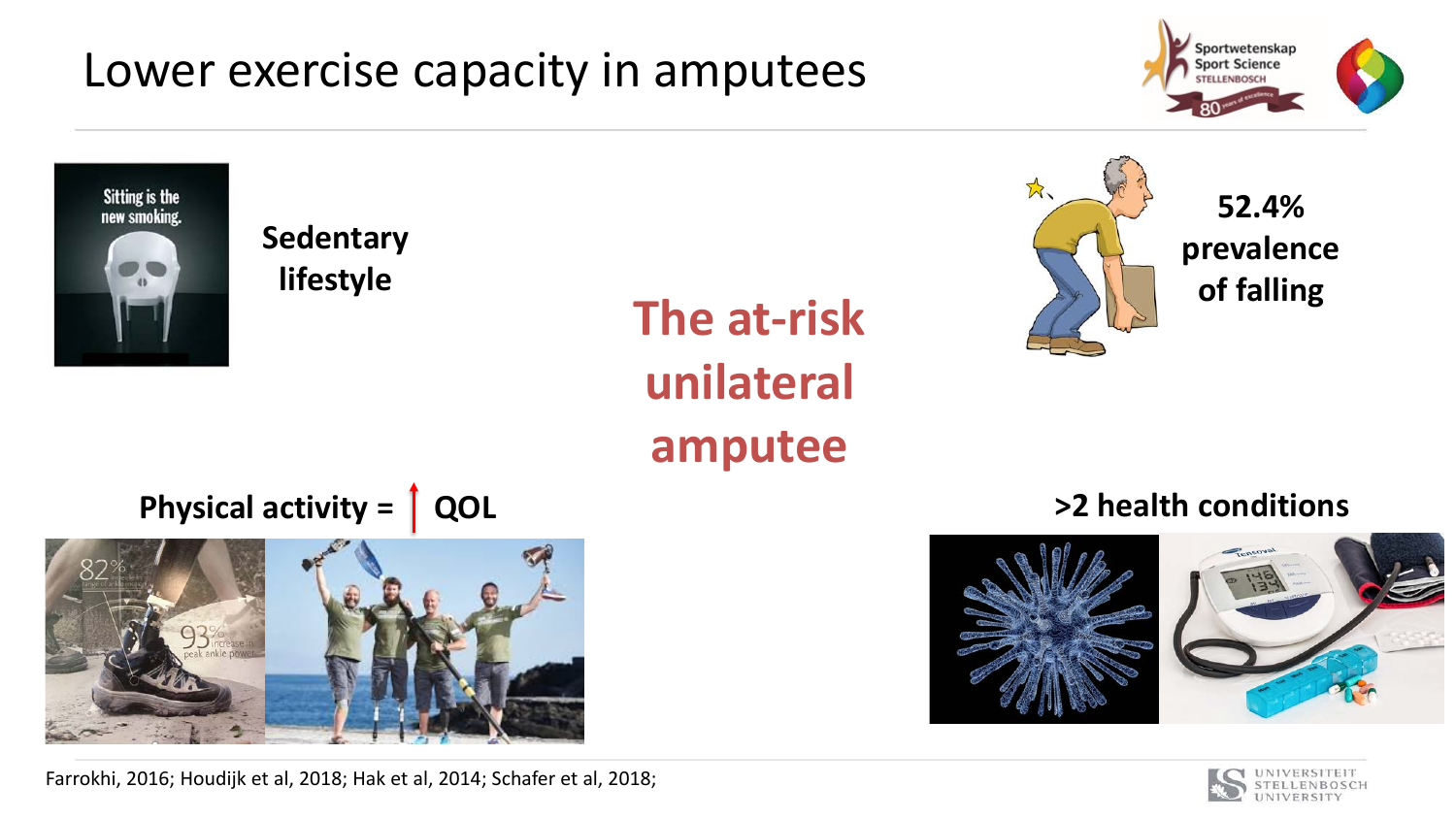### Prosthetic considerations





Morgenroth, 2011; Mengelkoch, Kahle and Highsmith, 2014, Struyf, 2001; Heitzmann DWW, 2015*;* Childers W, 2018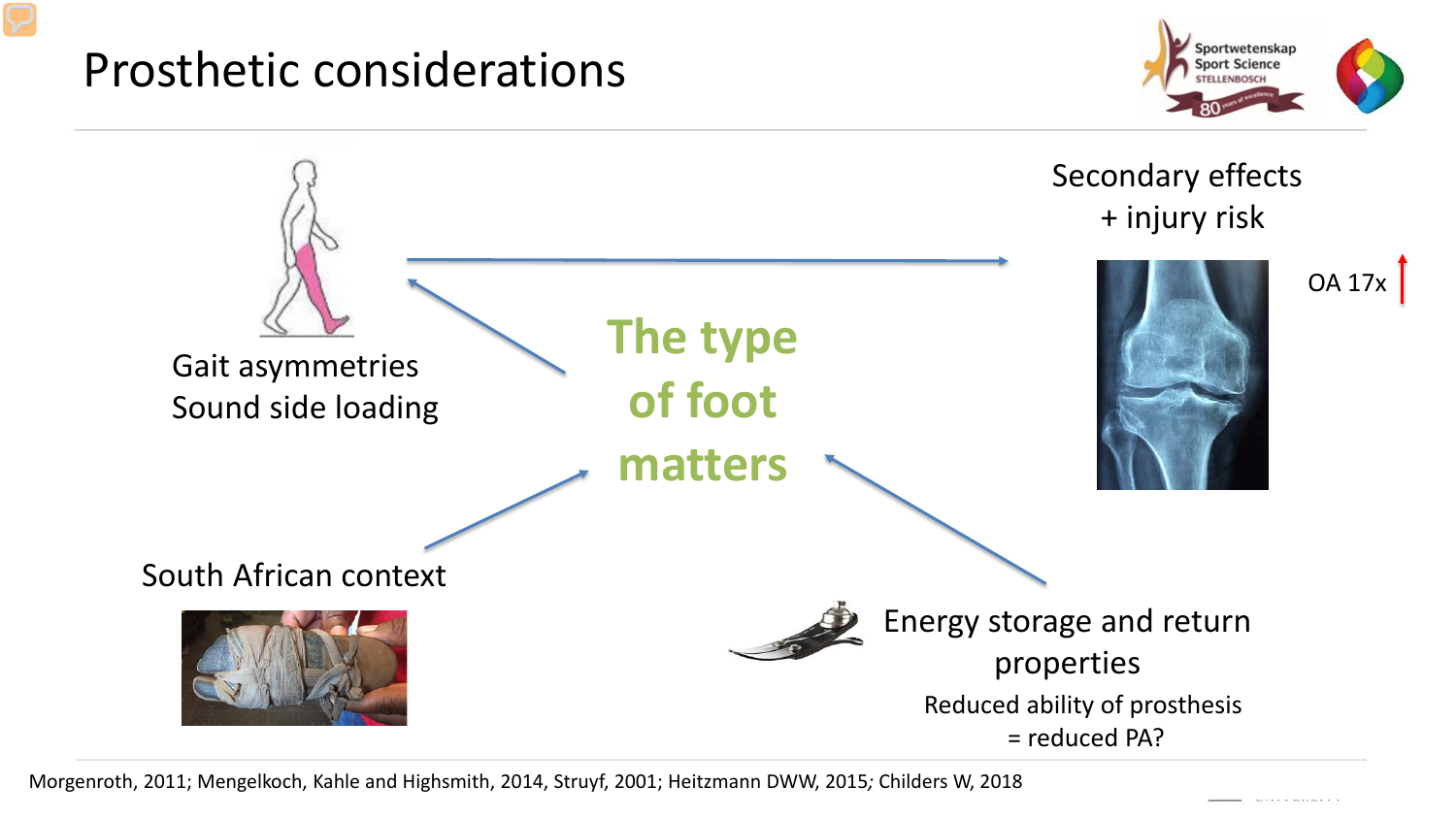

1) To determine the functional capacity and physiological response of 19 unilateral transtibial amputees, using a 6-minute walk test and 6-item obstacle course

2) To assess the differences in functional capacity whilst the amputees used 3 prosthetic feet

**Prosthetic feet used in this study:**



3 bladed foot Pivot linkage system - btw forefoot + pylon Increased flexibility + power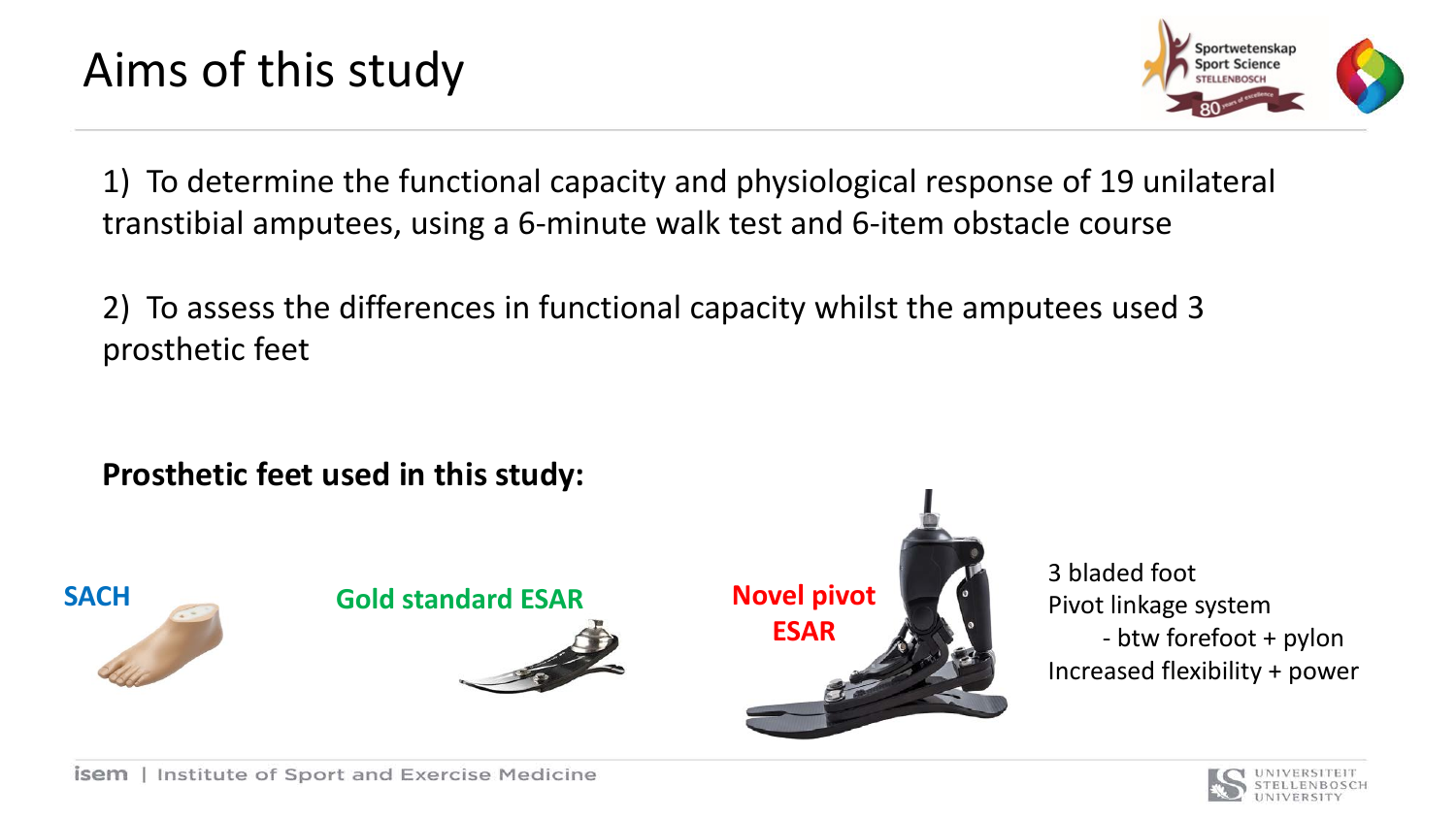#### **Participants**

- Participants (Aged 40 ± 16 years) (20-6MWT; 19-OBST)
- Unilateral transtibial amputees
- Time from amputation:  $2 30$  years (Mean 9.6 years)
- Sex: 17 male, 3 female
- BMI:  $24.7 \pm 3.6$
- Cause: 18 traumatic, 2 medical
- No sig. stump pathology ( $>$  5 SFCS score)

#### **All participants completed informed consent**

• IRB number N/16/032

#### **Statistical analyses**

- Repeated measures ANOVA
- Cohen's d effect size of magnitude

#### **2 week cross over**

Acclimatisation to foot Same methodology every 2 weeks

Random foot order double-blind foot sock





**NOVEL ESAR SACH**

### The Randomised Controlled Cross-over Trial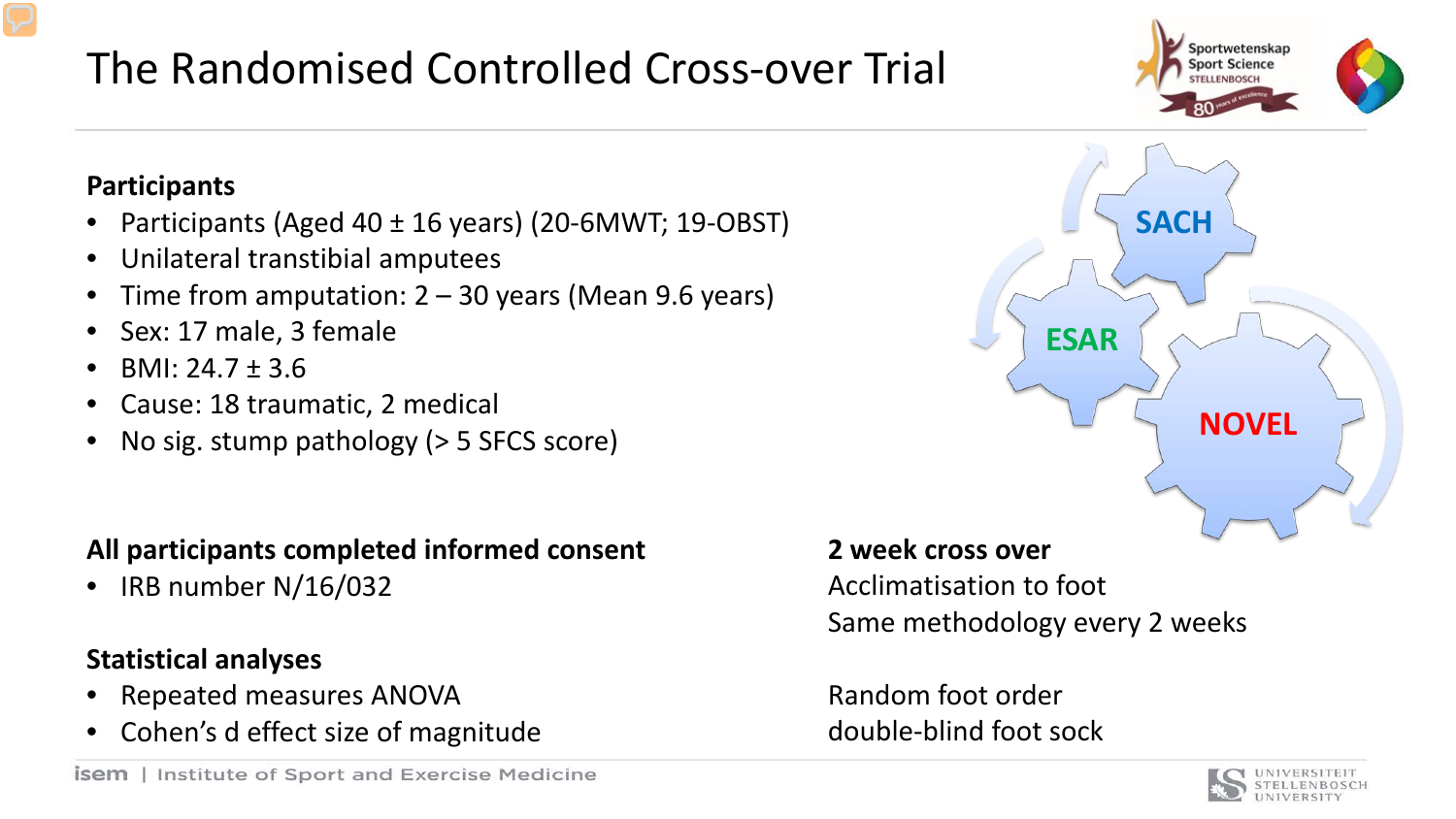### Functional testing methodology



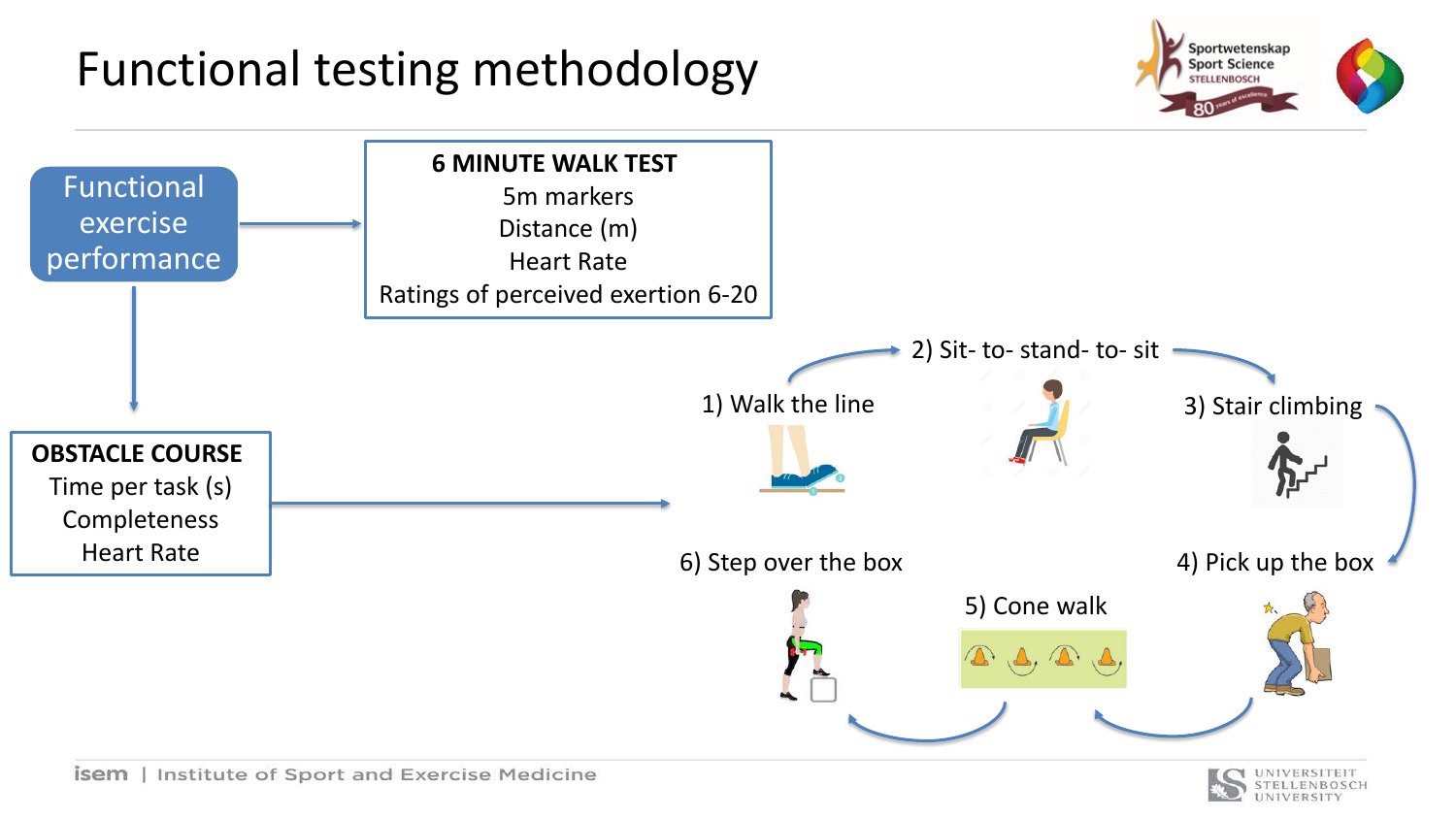# Distance covered during the 6MWT







**SACH**

**NOVEL**

**ESAR**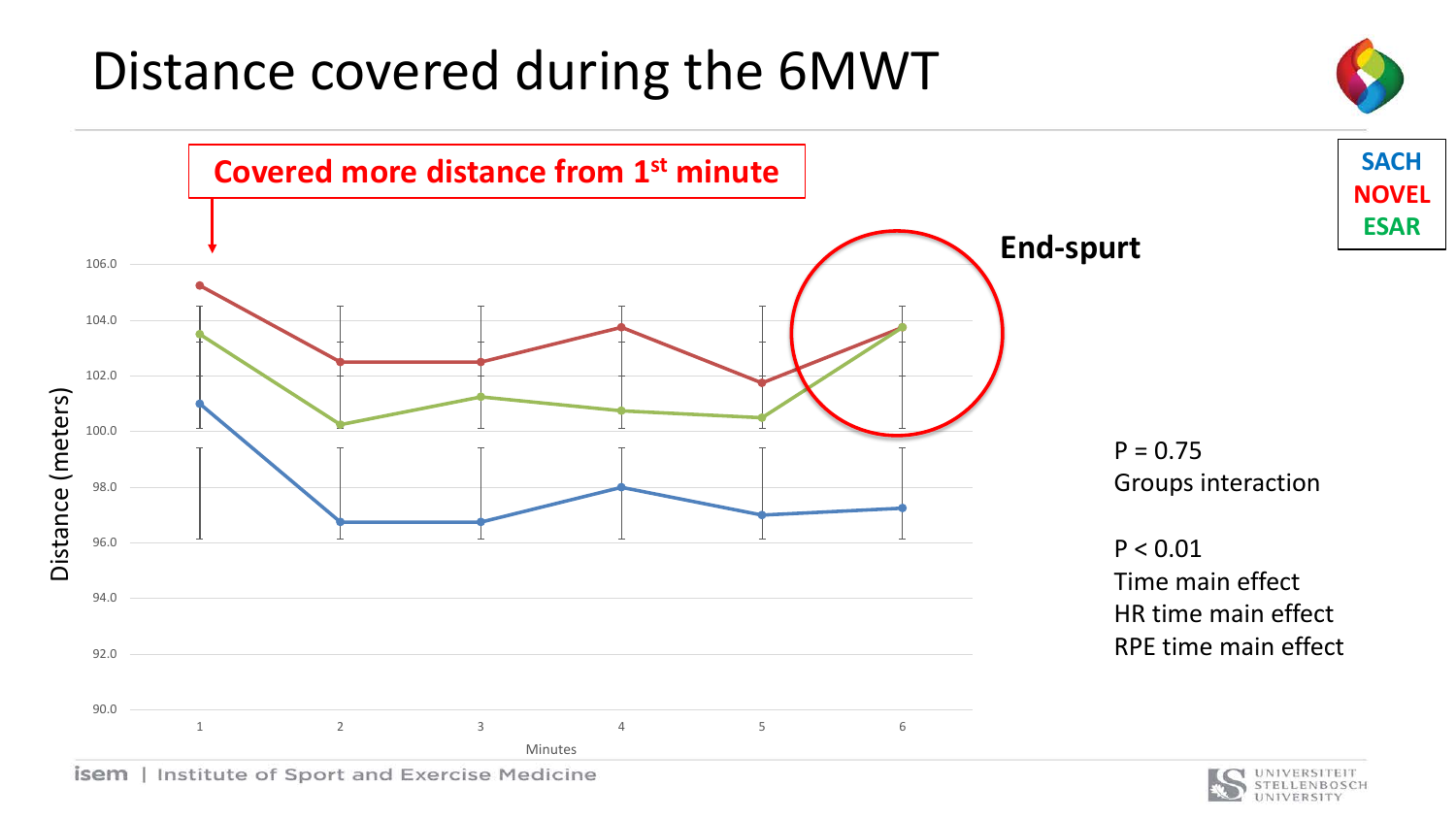# But **HOW** was the distance covered?

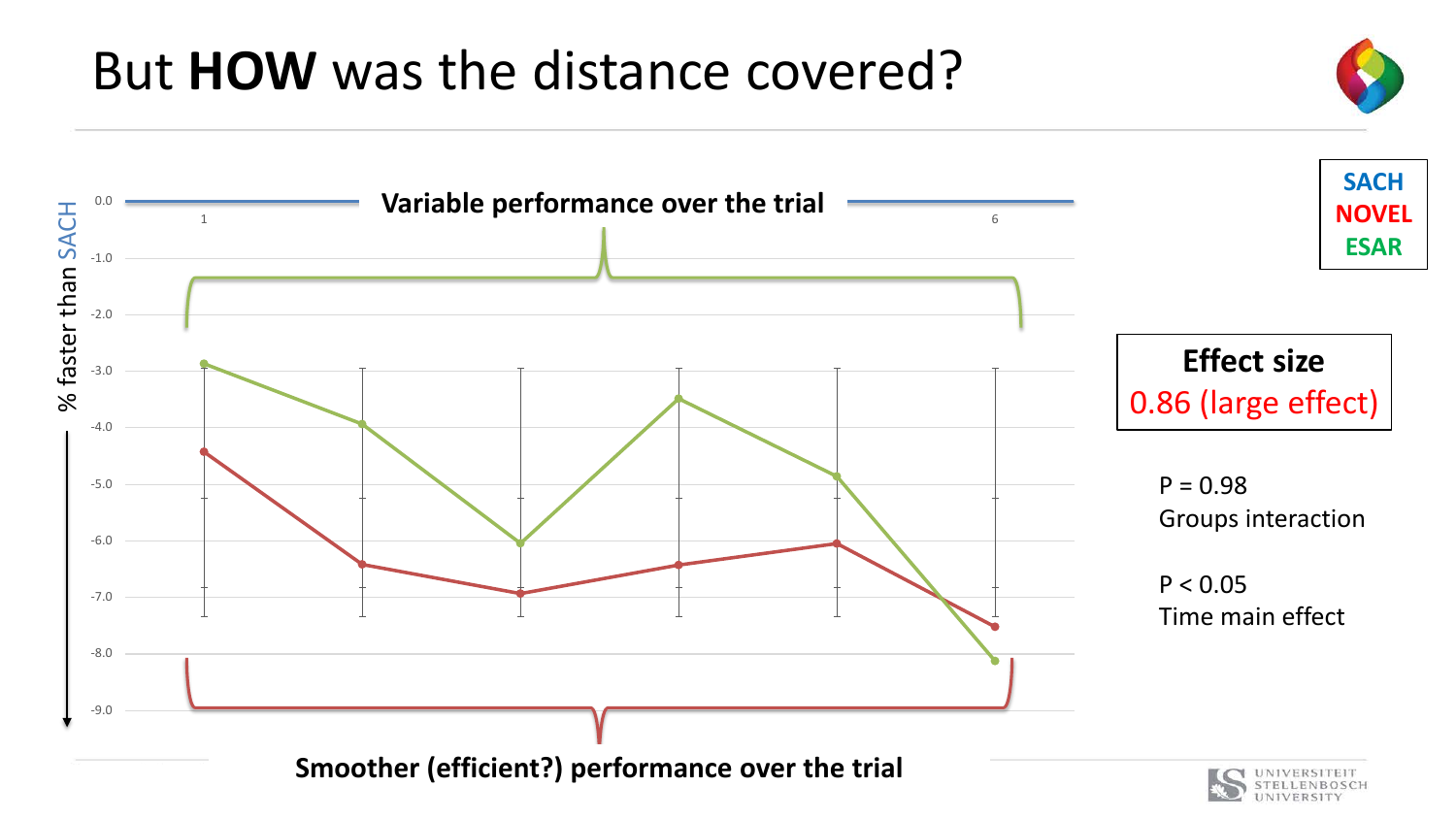# Performance during the OBST





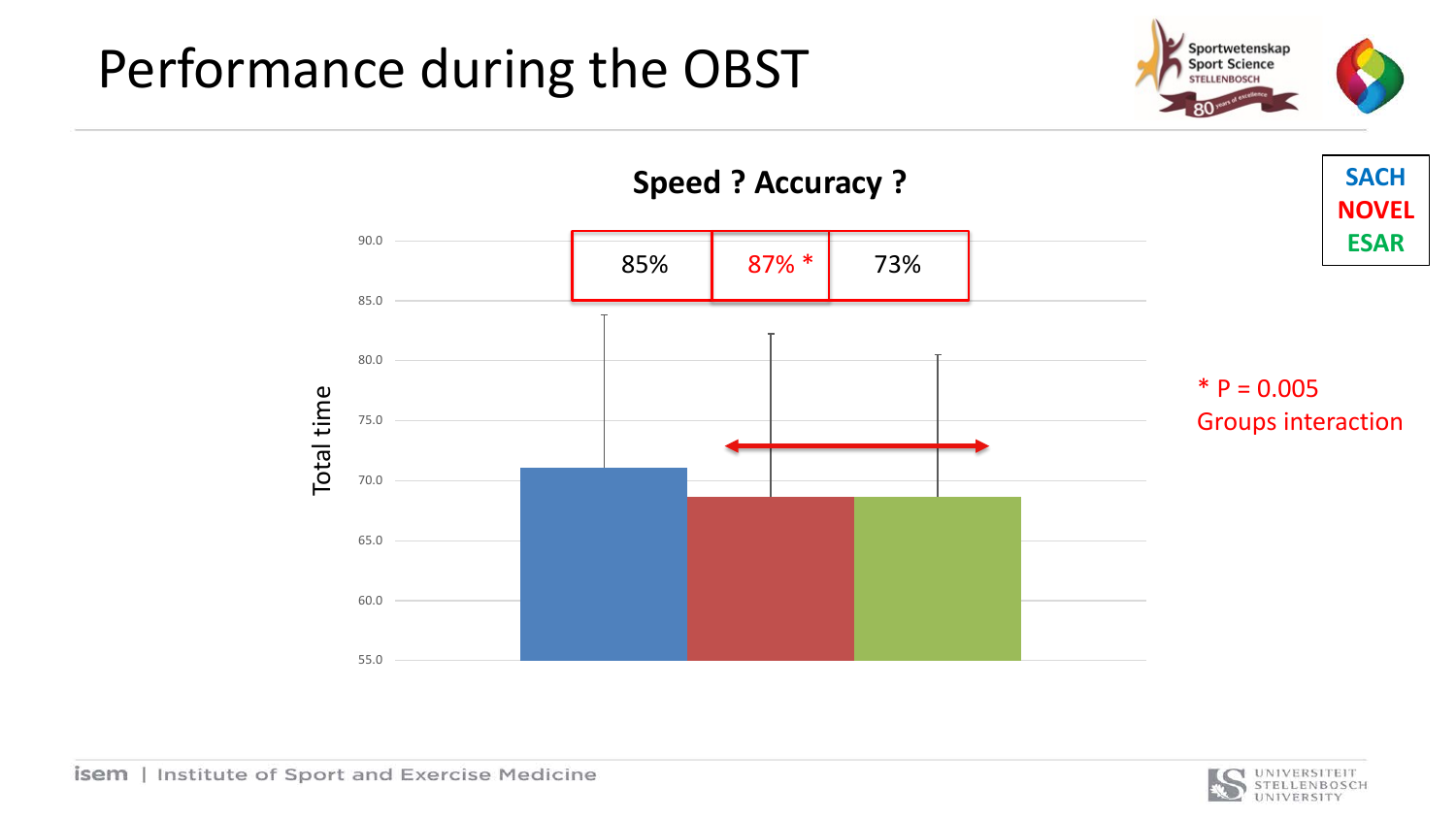# Relative differences per task





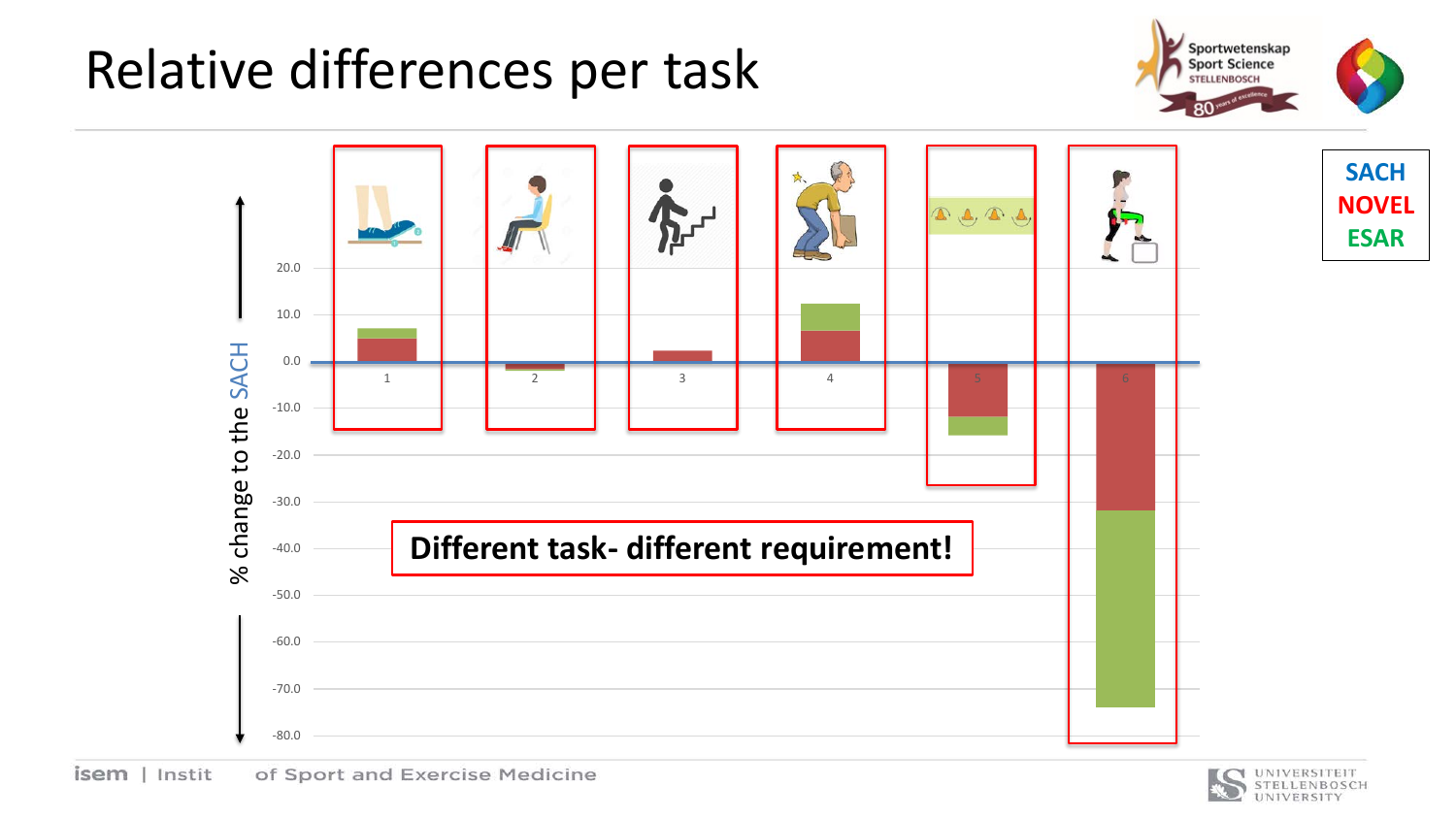# Conclusions & implications



- There was a clear increase in 6 Minute-Walk-Test performance whilst the participants were wearing the NOVEL pivot foot, compared with the ESAR and SACH (ES 0.86)
- There was also a higher accuracy of tasks completed correctly during the Obstacle Course whilst the participants were wearing the NOVEL, compared with the ESAR
- Furthermore, we provide insight into the specific tasks in which the amputees gained functional performance gains from the NOVEL and ESAR feet
- **The use of an advanced carbon foot prosthesis increases volitional functional capacity and accuracy – long-term consequences**
- Limitation: Functional performance tests may lack sensitivity required to see large differences between the groups (high clinical magnitude remains)